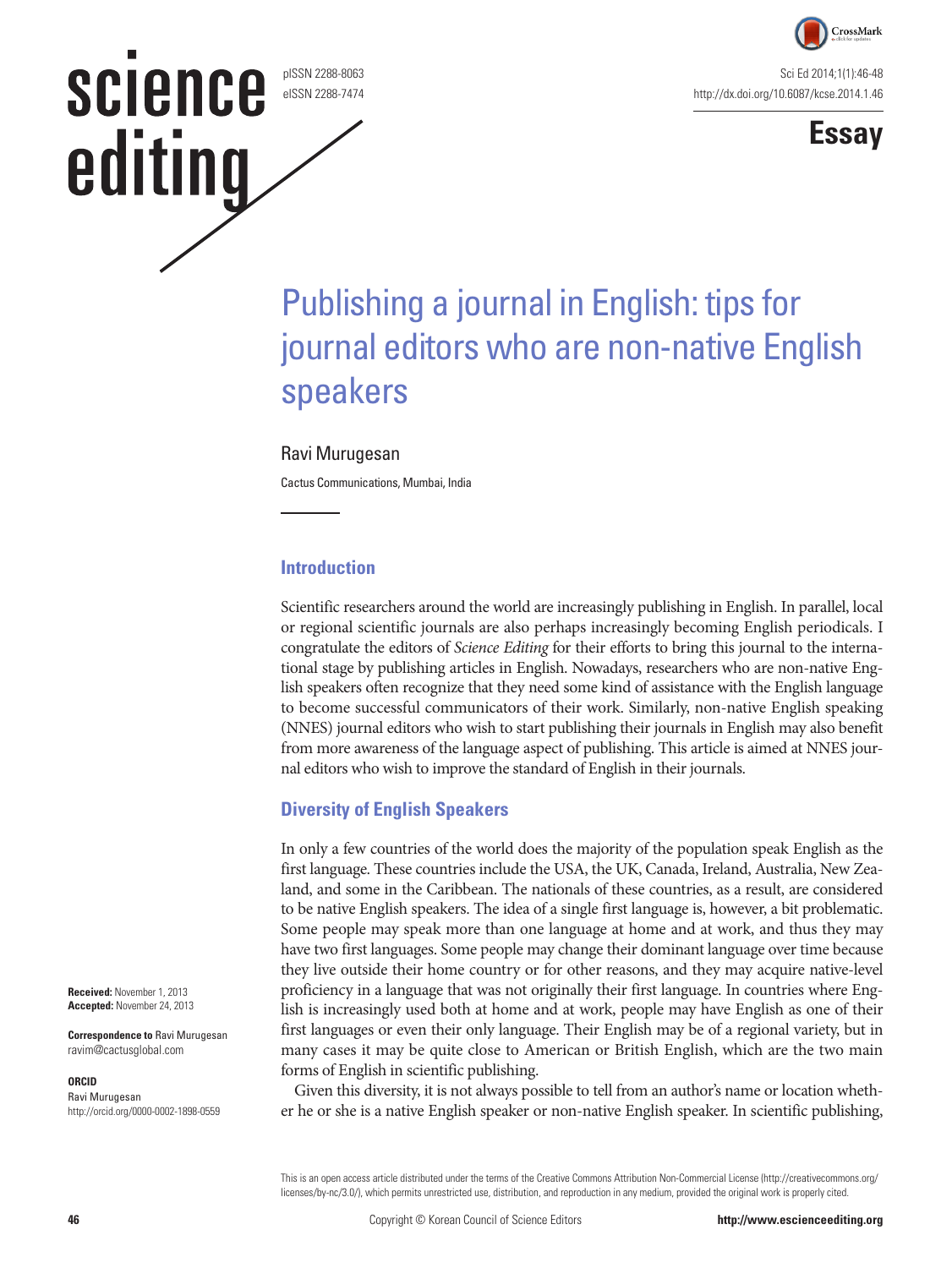just as every article should be evaluated on its scientific merit regardless of the affiliations of the authors, it is best to evaluate every article on its linguistic merit regardless of whether the primary author is (or appears to be) a native English speaker or non-native English speaker.

#### **Avoiding Author Name Bias**

When an NNES journal editor encounters an article submitted by an NNES author (or someone who appears to be one), they might suspect that the quality of English in the article is not good enough. On the other hand, when they see an article submitted by a native English speaking author (or someone who appears to be one), they might immediately assume that the quality of English in the article must be good. Although it might be difficult to avoid such first impressions, journal editors should be careful to avoid bias from setting in. It's good to question whether the English in any manuscript is good enough, not just those submitted by NNES authors. Further, many NNES authors write excellent English (or they may at least have strong scientific writing skills), and they would be offended if they encounter bias just because they do not happen to be native English speakers. Telling an NNES author who has written well to get his or her manuscript checked by a native English speaker can make the author think the editor is biased and turn him or her away from that journal.

When a journal editor is certain that the language in a manuscript needs improvement before it can be reviewed or published, it is of course necessary to advice authors to take action. Some journal editors tell authors to ask a native English speaker to check their manuscript, but this is neither appropriate nor helpful. Where are these native English speakers who are not only qualified to check articles but also have the time to do such checks when they are simply asked to? When the English in an article needs to be checked, the task can take several hours (or span days, depending on the length of the article), it must be done by a language professional, and it can cost a good deal of money. Therefore, recommendations for language improvement should be worded as "please hire an authors' editor to check your manuscript" or something similar.

#### **English Language Professionals**

In scientific publishing, several types of language professionals can be involved in preparing a manuscript for publication. In the previous paragraph, one such professional was mentioned: "authors' editor." An authors' editor is a person who works for an author and helps him or her improve the language and presentation of a manuscript before it is submitted to a journal. This may involve fixing mistakes in grammar and spelling, using appropriate punctuation, implementing style guidelines, improving sentence construction, checking terminology for usage and consistency, pointing out unclear parts to the author, and–in some cases–adjusting the structure and flow of the content (this kind of high-level editing may be called substantive editing). The ultimate goal of an authors' editor is often to help authors get published. Authors' editors may also help authors select the right journals, share their knowledge about writing and publishing, and so on [1].

science editing

A copy-editor also helps improve the language and presentation of a manuscript, similar to an authors' editor, but copyeditors work for a range of clients: publishers (or journals), companies, universities, individual authors, and so on. The difference between copy-editors in general and authors' editors is that the latter understand the authors' publishing goals. All authors' editors are copy-editors, but not all copy-editors are authors' editors. Some journals employ copy-editors (inhouse or freelance) to check and correct manuscripts before publication. Such editors are sometimes designated "manuscript editors," and they work for the journal, not authors. However, the practice of journals employing manuscript editors has been on the decline [2].

A proofreader is, strictly speaking, someone who is involved in the final stages of the publishing process. A proofreader examines a manuscript for grammar, typographical, and stylistic errors, but does not check whether sentences and paragraphs convey the intended meaning. A proofreader has a keen eye for detail but is generally not concerned with the "big picture" of the article. Sometimes, anyone who improves the language of an article is mistakenly called a proofreader. NNES authors of scientific manuscripts commonly issue requests such as "please proofread this article" when they are actually looking for substantive editing!

Incorrect terminology can lead to unfulfilled expectations (for example, the author receiving a proofread article when in fact he or she needs a heavily edited article) and it also indicates a lack of knowledge of the variety of language professionals, each of whom plays a distinct role in the scholarly publishing process. The second pitfall is especially important for journal editors to avoid.

#### **Improving the Quality of English in Journals**

At the very beginning, an NNES journal editor should make sure that the journal's website is designed well and the English used is clear and correct. If, for example, there are grammatical errors in the journal's instructions to authors, one can't demand perfect English from authors submitting to that journal! Then, depending on the journal's operating budget, NNES editors can consider employing language professionals (or con-